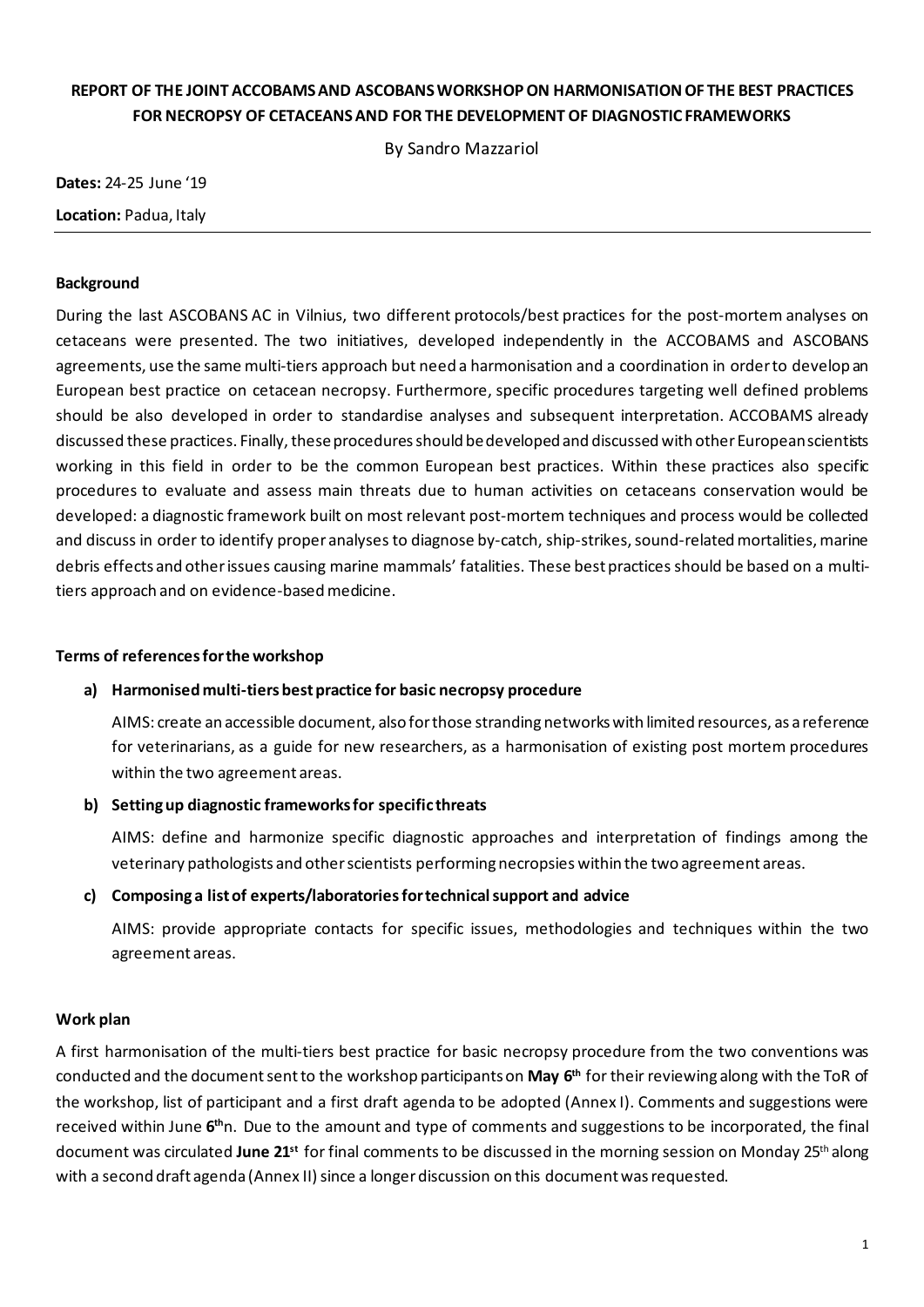Both the two proposed agendasincluded three majortopics(interaction with fisheries, debris and contaminants, and underwater noise) which needed to be discussed among the participants, after dividing them in three break-out working groups during the workshop according to their expertise, chaired by one of the three co-conveners. Within these working groups, the participants should have filled in the diagnostic framework, containing specific questions on current knowledge and best practices, as well as to identify research needs and knowledge gaps.Outcomesfrom these break-out groups were expected to be discussed during the plenary. Other issues were proposed to be summarized by the co-conveners and/orwith selected experts.

A final draft document was then finalized by August 13<sup>th</sup> waiting for final comments and revision by other participants who gave back their contribution on September 6th in order to release the final document on Friday 13th. This document should be presented to the next ASCOBANS Advisory Committee (Stralsund, September 17th-19th) as document ASCOBANS/AC25/Inf3.2. Further work has to be done in the following week to finalize the final list of reference center/laboratories and a repository including allthe best practices(protocols and peerreview papers)listed for specific issues within October 4th.

### **Participants**

The selection of the expert was based on their provenience, their skills and expertise, their track record on cetaceans' strandings investigations and/or pathology as well as on their institutional role. It should be noted that the two protocols merged during the process above described came from a long period of sharing and revision through workshops and peerreview process and also the last partofreview described in the previous paragraph included other scientists who had participated to initial meetings who were not invited during this workshop dueto budget limitation.

The list of participants is included in Annex I but it is necessary to clarify in details the participation of two different institutions whose participation was clearly relevant and contribute to modify the initial agenda:

a. **The OIE - WorldHealthOrganization (WHO) collaboratingcenterfor Healthof Marine Mammals**. This centerwas established in May 31st under the resolution no. 30 of the World Assembly of Delegates of the OIE (Paris, May 30th, 2019). OIECollaborating Centres are centres of expertise in a specificdesignated sphereof competencerelating to the management of general questions on animal health issues ("specialty"). In its designated specialty, they must provide their expertise internationally:

- To provide services to the OIE, in particular within its region, in the designated speciality, in support of the implementation of OIE policies and, where required, seek for collaboration with OIE Reference Laboratories;
- To propose or develop methods and procedures that facilitate harmonisation of international standards and guidelines applicable to the designated specialty;

• To carry out and/or coordinate scientific and technical studies in collaboration with other centres, laboratories or organisations;

- To collect, process, analyse, publish and disseminate data and information relevantto the designated specialty;
- To provide, within the designated specialty, scientific and technical training to personnel from OIE Member Countries;
- To organise and participate in scientific meetings and other activities on behalf ofthe OIE;
- To identify and maintain existing expertise, in particular within its region;
- To establish and maintain a network with other OIE Collaborating Centres designated for the same specialty, and should the need arise, with Collaborating Centres in other disciplines;
- To place expert consultants at the disposalof the OIE.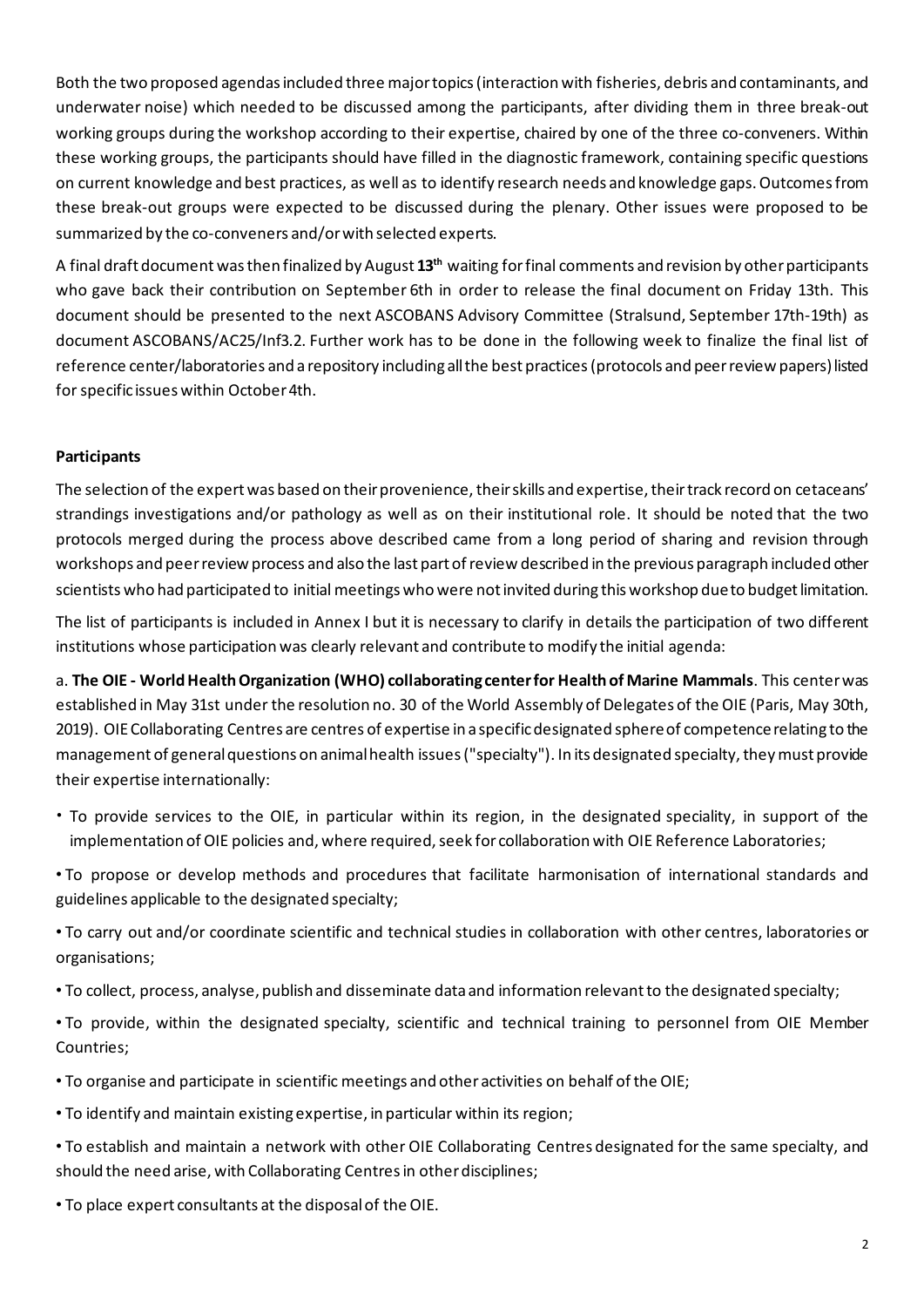b. Representatives of the **MARCET project** (Macaronesian Network for Cross-border Knowledge and Technology Transfer to protect, supervise and monitor cetaceans in the marine environment, and to explore and exploit the related tourism in a sustainable way), an Interreg Spain Portugal MAC 2014-2020 Project which involved the entire Macaronesian Region including some Atlantic Archipelagos and territories as Azores, Madeira, Canary Islands, Cabo Verde and Senegalnot included in the ASCOBANS and ACCOBAMS Agreements.

## **Outputs of the workshop**

The amount of comments, suggestions and remarks requested an adaptation of the original draft agenda and a second draft agendawere sent before the beginning ofthe workshop. Furthermore,the agendawas changed also during the workshop due to the discussions that arose on the document and the role of the personnel involved during postmortem investigations. Substantially, the workshop was focused on aligning common definition to be used within the document, the targets of the documents and the real aim of the documents: in fact, the establishment of the OIE collaborating center at the end of May with their official role on all the veterinary aspects and healthmanagement at a governmental role partially changed the term of reference of the workshop. Another part of the workshop was spent in discussing technical aspects. Most of the decision achieved during the workshop has been summarized in the harmonized best practices but I'd like to report themhere below.

### *a. Aim ofthe document*

It was defined that the aim of the documentwas to update the protocol with the currently available techniques and knowledge agreed between allmember countries of ACCOBAMS andASCOBANS. Itwas underlined that this updated protocol could serve three overall aims:

- *To provide a reference documentfor veterinarians and biologists currently engaged in cetacean post-mortem investigation,summarising a recognised approach to stranding investigation across European networks;*
- *To highlight areas whereharmonisation of data fromexisting networks could allow for analysis and inference to bemadebetween networks, of particularrelevancefor the transboundary, mobile species;*
- *Provide a start-up guide for researchers attempting to instigate new stranding monitoring programmes, particularly in regions ofthe world with limited resourcesfor extensive,top-down surveillanceprogrammes.*

It was emphasised that the document was not designed to replace existing protocols, particularly those of longstanding and well-established laboratories and stranding networks, but offers a post mortem framework aiming for consistency across Europe when conducting examinationson dead cetaceans.

During the discussion, in particular fromthe OIE representatives, itwas emphasized thatthe assessment ofthe cause of death and health status is a veterinary procedure requiring a full post-mortem investigation with additional examinations. The document provides also the opportunity to collect furtherdata and tissuesto gain information on possible threatsmenacing cetaceans conservation and biological information on the species.

## *b. Glossary*

During the first harmonisation effort, terminology was not consistent throughout the text and there was also some discussion regardingwords and definitions. Therefore, aglossary paragraph was added basedon common terminology included in Annex I of the ACCOBAMS Resolution 6.22. This exists of a collection of common terms and definitions frequently used throughoutthe document, and generalterminology used in stranding events and forensichuman and veterinarymedicine. Compared to the ACCOBAMS Resolution'sterminology, during the workshop itwasstressed the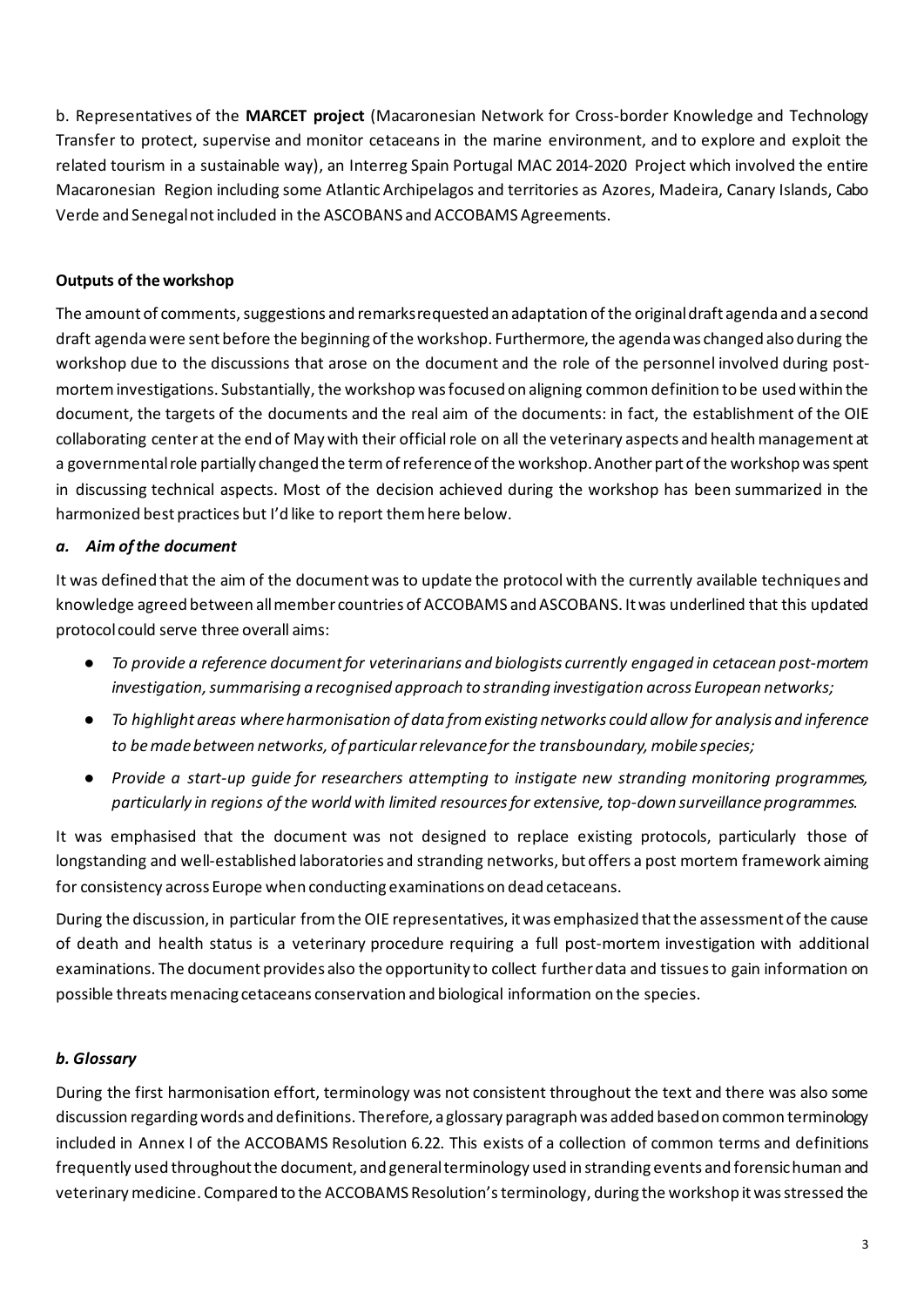relevant differences between necropsy and post-mortem investigations as reported here below from the text. Also the term "Health status"was clarify as a medical termfor the single stranded individual.

*DISSECTION/PROSECTION: Medicaland/orbiologicalprocedureto dismemberthebody ofa deceased animalaccording* to specific protocols in order to study its anatomical structure and/or to evaluate and sample specific organs and *tissues.*

*NECROPSY/AUTOPSY/POST-MORTEM/POST MORTEM EXAMINATION Synonymsfor a specialised medical procedure comprising of a thorough examination of a carcass by dissection to determine the cause,the mechanismandmanner* of death through the collection of evidence. In the case of wild animals this requires the involvement of a veterinary *pathologist ora veterinarianwith specific training in animal pathology, diseases and assessment of health.*

*POST MORTEM INVESTIGATIONS: All studies and investigations carried out on an animal's carcass and/orsamples taken after death, including thoseaimed to determine the cause of death.*

HEALTH STATUS: Subjective assessment of diseases, conditions, or injuries that not only contributed to the proximal *cause of death butwhich characterize the ante-mortemhealth status ofthe individualand the possible health status of cohortanimals.*

## **c. Multi-tiers approach**

*.*

The multi-levelapproach included in the ACCOBAMS Resolution 6.22 overlapped with the multi-tiers approach ofthe document from ASCOBANS.

During the harmonization process we converged on amulti-tiers approach because *a tiered approach to carcasstriage* allows investigations to be conducted at a number of levels, depending on the resources, facilities or experience of the *stranding network. Whilst the 'gold standard' centres around a thorough and detailed post-mortem investigation* conducted by well-resourced and experienced veterinary pathologists, it is recognised that this capacity is often the exception rather than the rule. The tiered approach, outlined below, offers a framework for data collection and *interpretation appropriate to the resources available.*

The very recent establishment of a WHO collaborating center for the health of marine mammals determined a large discussion since part of the workshop was strictly part of their institutional competence. For this reason, in the *documentit wasstated that:*

*This documentdescribesthe best practicesfor cetacean postmortem investigations, and outlines basicbestpractice* up to and including tier two. Guidance in cetacean post mortem examinations or causes of death at tier three is out with the scope of the basic protocol outlined below. For this level, it is recommended that a veterinarian with specific *training in pathology isinvolved in the examination, andprinciples and protocols according to professionalbodiessuch as theEuropean Collegeof Veterinary Pathology (ECVP) are followed.*

In fact, during the discussion it was established that:

. a necropsy is a diagnostic procedure which needsinvolvement of a veterinarian;

. interpretation of post-mortemfindings aimed to evaluate the cause of death isregularly conducted on otherspecies from veterinary institutional and governmental bodies and/or by board certified veterinary pathologist, present in almost the Countries, which could be involved also formarine mammals;